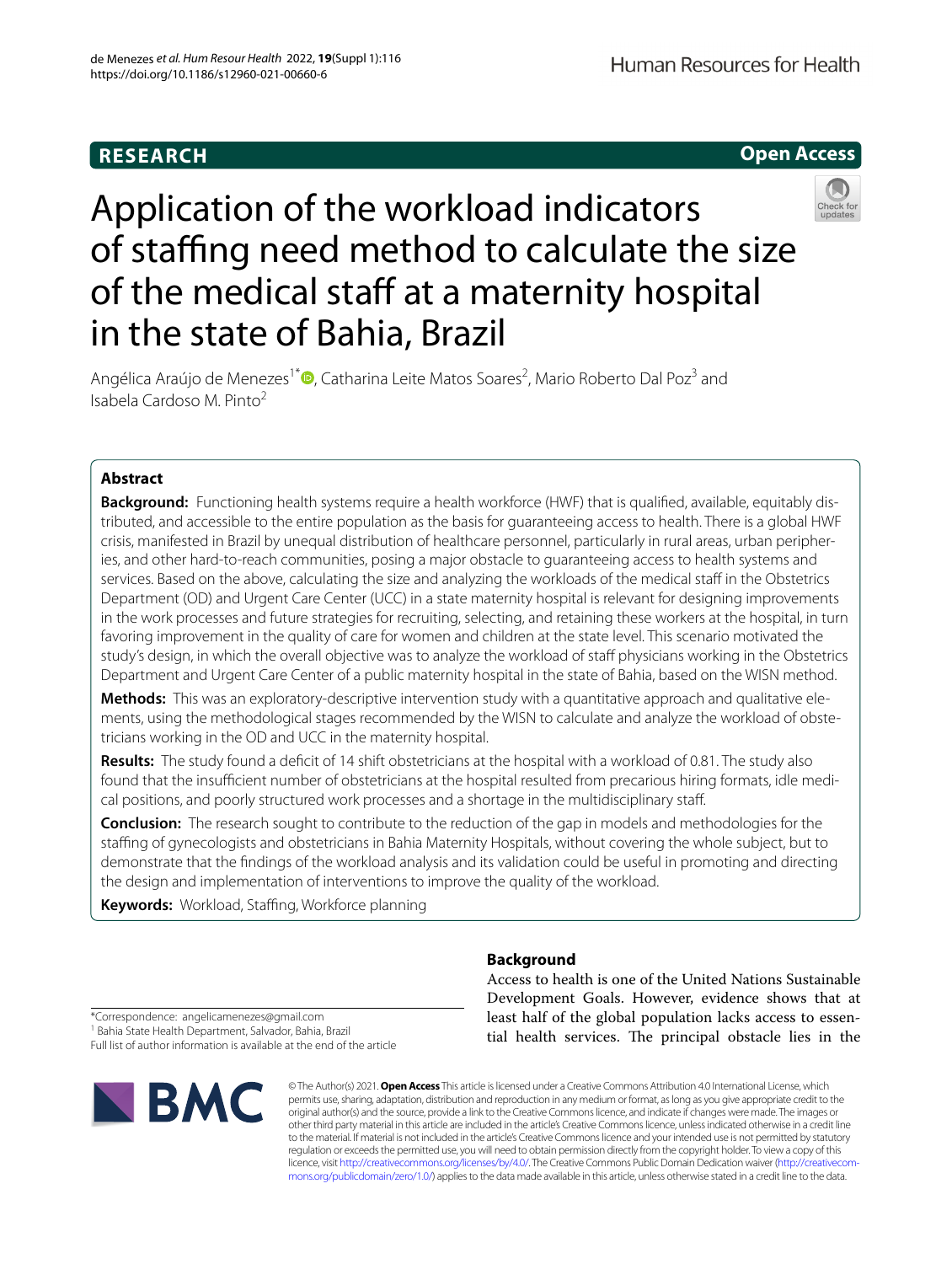structuring of health services systems, which requires, among other factors, a health workforce (HWF) that is qualifed, available, equitably distributed, and accessible to the entire population  $[1-6]$  $[1-6]$ .

Skilled workers for health services provision require high investments and are difficult to obtain and indispensable for the health system to function properly. Thus, national and local health systems administrators face a daily challenge of efficiently managing health teams, a critical element for the more just distribution of the workload, aimed at greater productivity [[7\]](#page-8-2).

According to the publication *World Health Statistics 2018*, there is a global HWF crisis that afects nearly every country of the world, including Brazil. A shortage of health personnel is seen in rural areas, urban peripheries, and other hard-to-reach communities, with inequalities in HWF distribution, posing a major obstacle to the guarantee of access to health services and systems [\[6](#page-8-1), [8–](#page-8-3)[10](#page-8-4)].

To overcome this obstacle, a technique/methodology to calculate staffing needs that is reliable and applicable to various regional realities is an essential tool for decisionmaking in planning the health workforce (HWF) [\[8\]](#page-8-3).

The Workload Indicators of Staffing Need (WISN) method, proposed by the World Health Organization (WHO) for calculating the size of healthcare teams, has shown great potential for predicting medical staffing in maternity hospitals, since the evidence produced in Brazilian and international studies shows that application of the WISN method appears to be adequate for identifying the components of the workload and sizing the number of health workers in the various professional categories, even in countries with completely diferent levels of care and health contexts [[8,](#page-8-3) [11](#page-8-5), [12\]](#page-8-6).

Namibia underwent the frst nationwide application of the WISN method, culminating in the updating of workforce standards in health units and in the establishment of evidence for new standards. The method calculated physicians, nurses, pharmacists, and pharmaceutical assistants. The findings highlighted the shortage of health workers and inequities in their distribution  $[12]$  $[12]$ . The same method was used in India, in the Ganjam District of the state of Orissa, to calculate the number of health workers needed for maternal and child health (MCH) under the National Rural Health Mission. The method's application established indicators and parameters that can be applied elsewhere in India, besides evidencing a shortage of health workers in MCH [[13\]](#page-8-7).

In Brazil, a study applied the WISN method to predict human resources in nursing in a Family Health Unit (USF in Portuguese). The authors observed a balance between the workload proposed by the method and the number of health workers actually available in the USF [\[9](#page-8-8)].

Scientifc evidence indicates a possible association between density of healthcare workers and maternal mortality rate, infant mortality, and immunization rates. Likewise, evaluations of national health programs have found that HWF shortage is one of the greatest obstacles to the implementation of evidence-based interventions to improve maternal and child health. Thus, predicting the number of healthcare workers needed to meet users' needs in maternal and child health is essential for the improvement of this population's health indicators [[14\]](#page-8-9).

Given the scarcity of Brazilian studies to base the calculation of physicians in maternal and child health, the current article analyzed the workload of OB/GYN physicians working in the Obstetrics Department (OD) and Urgent Care Center (UCC) in a public maternity hospital in the state of Bahia, Brazil, based on the Workload Indicators of Staffing Need method.

## **Methods**

A quantitative exploratory-descriptive intervention study was performed with qualitative elements, using the methodological stages recommended by the WISN to calculate and analyze the workload of OB/GYN physicians working in the Obstetrics Department (OD) and Urgent Care Center (UCC) of a maternity hospital located in Salvador, the state capital of Bahia, Brazil, selected by convenience, where the criterion was belonging to the state's own healthcare system with direct administration.

The study site is a medium-sized hospital in which patient care is associated with teaching and research, part of the "Stork Network" for maternal and neonatal care, accredited for treatment of women that are victims of violence and performing termination of pregnancy in cases authorized under Brazilian legislation. The hospital has 100 beds, distributed as follows: 70 in Obstetrics (24 for surgical obstetrics and 46 for rooming-in), six in Gynecology, fve in Neonatology, ten in the Conventional Neonatal Intermediate Care Unit, four in Kangaroo Intermediate Neonatal Care, one in Clinical Medicine, and four in the Day Hospital. It also includes an Urgent Care Center for mothers and newborns and an Obstetrics Department with three pre-labor, labor, and postpartum beds, three operating rooms, and four beds in the Post-Anesthesia Recovery Center.

A feld diary was used to record the qualitative elements, with a space for annotating free observations identifed by place, date, and time with the beginning and end of the activities [[15\]](#page-8-10) on 11 consecutive days.

The following stages were used to conduct the study, according to the WISN method (Table [1](#page-2-0)):

The staff obstetricians' available working time was based on a weekly workload of 12 h, 1.47 days of vacation, 2.17 days of holidays, 0.88 days of sick leave, and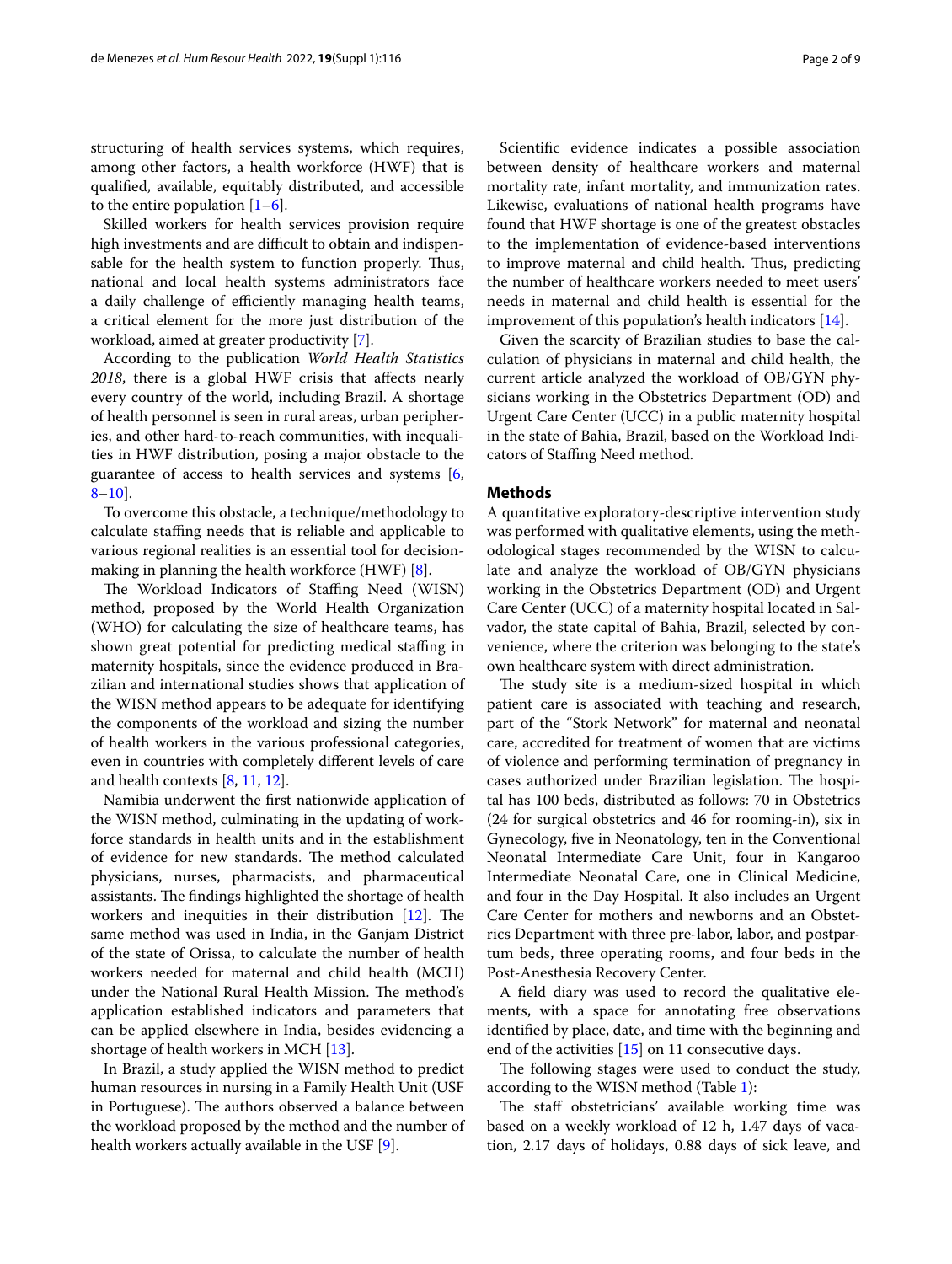<span id="page-2-0"></span>

|  |  |  | <b>Table 1</b> Stages in the application of the WISN method Source: Primary data collected by the authors, 2019 |  |  |  |
|--|--|--|-----------------------------------------------------------------------------------------------------------------|--|--|--|
|--|--|--|-----------------------------------------------------------------------------------------------------------------|--|--|--|

| <b>Stages</b>                                                       | <b>Description</b>                                                                                                                                                                                                                                                                                                                                                                                                                                                                                                                                                                                                                 |
|---------------------------------------------------------------------|------------------------------------------------------------------------------------------------------------------------------------------------------------------------------------------------------------------------------------------------------------------------------------------------------------------------------------------------------------------------------------------------------------------------------------------------------------------------------------------------------------------------------------------------------------------------------------------------------------------------------------|
| 1st stage-definition of the unit, sector, and professional category | Choice of unit and sector in which the study will be performed according to<br>the adequate profile for the study, as well as the professional categories for<br>which the staffing need will be calculated                                                                                                                                                                                                                                                                                                                                                                                                                        |
| 2nd stage—calculation of available working time                     | Available working time was calculated by multiplying the weekly workload by<br>the number of weeks, subtracting absences (vacation and holidays, sick leave,<br>and training)                                                                                                                                                                                                                                                                                                                                                                                                                                                      |
| 3rd stage-definition of components of workload                      | Consisted of defining the most important work activities on the medical<br>schedule [8, 9] divided into:<br>health activities—performed by all the members of a professional category,<br>identifying the work's specificity, and generally recorded;<br>support activities—those that complement the health activities, performed by<br>all members of a professional category and generally not recorded;<br>additional activities—complement the health activities, performed by some<br>members of a professional category and whose statistics are not regularly<br>recorded                                                  |
| 4th stage-establishment of work standards                           | Identification of average time for the workload components, based on the<br>service standard, category allowance standard (CAS), and individual allowance<br>standard (IAS)                                                                                                                                                                                                                                                                                                                                                                                                                                                        |
| 5th stage-establishment of standard workloads                       | Amount of work in a health service component that a health worker can<br>perform in 1 year                                                                                                                                                                                                                                                                                                                                                                                                                                                                                                                                         |
| 6th stage-calculation of allowance factors                          | In this stage, we calculated the number of workers needed to perform the<br>support activities, based on the CAS and IAS, which were converted to a<br>category allowance factor (CAF) and individual allowance factor (IAF)                                                                                                                                                                                                                                                                                                                                                                                                       |
| 7th stage-staffing need based on the method                         | We determined the staffing need, based on WISN, to cover the health activities<br>and support activities, calculated as the staffing need for the health activities,<br>multiplied by the CAF and added to the IAF                                                                                                                                                                                                                                                                                                                                                                                                                 |
| 8th stage—application and interpretation of data by the WISN method | Based on the two indicators furnished by the method, namely, the difference<br>between the number of workers available in the unit and the necessary num-<br>ber and the ratio between these two values, called the WISN index. The latter,<br>when close to one $(-1.0)$ , represents equilibrium between the available staff<br>and the staffing demand to conduct the health unit's workload; when greater<br>than one $(>1.0)$ it shows a surplus in relation to the workload, and when less<br>than one $(< 1.0$ ) it indicates that the current number of workers is insufficient<br>to deal with the health unit's workload |

2.17 days of continuing education, showing that each physician provided the service with 45.32 weeks a year, with 45.32 days worked, corresponding to 543.84 h.

The following stages were used to define the activities (3rd stage) comprising the care provided by obstetricians in the OD and UCC and their 7tive times (4th stage):

- Meetings for alignment between the maternity hospital's administrators and staf;
- Recording of the number of obstetricians comprising the hospital shift staf;
- Evaluation of the statistical data for 2018, provided by the institution;
- Workshops for prior determination of activities;
- Creation of a data collection instrument for the maternity hospital, aimed at testing the method and validating it, as needed;
- Direct observation of the time spent in each activity in predetermined time intervals;
- Observation and evaluation of workload factors with potential impact (workers' overload that may

lead to physical or mental sick leave or jeopardize patient safety);

• Technical consensus and discussion of the results achieved with the workers involved to validate the collected data and identify strengths and weaknesses and possible process improvements;

The data were collected from September 16 to 27, 2019, during the daytime shift, starting when the physician reached the hospital until the shift handover, totaling a minimum of 12 h of follow-up from Monday to Saturday. No observations were performed on the nighttime or Sunday shifts, since none of the physicians working on these shifts agreed to be interviewed. The mean time spent by the physicians on the activities was measured with a work sampling technique, which consisted of direct, structured, non-participant observation of a sample of seven physicians during their 12-h work shifts, always recorded by the same researcher.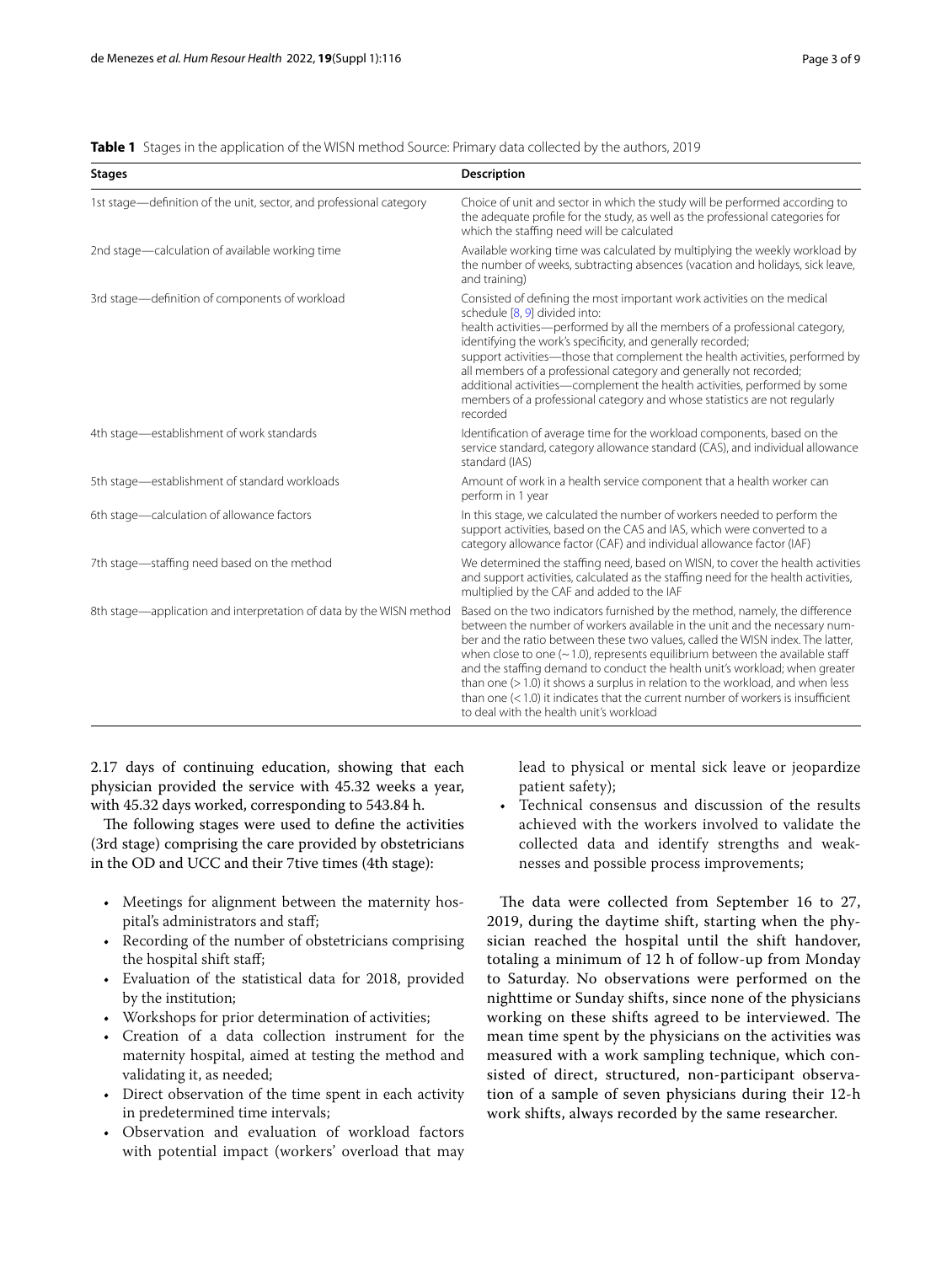<span id="page-3-0"></span>Table 2 Obstetricians' activities and standard times in patient care, support, and related activities in the UCC and OD in a maternity hospital in Bahia, Brazil Source: Primary data collected by the authors, 2019

| Workload component                                     | Activities in workload component                                            | Time spent<br>in the<br>activity | Unit of measurement  |
|--------------------------------------------------------|-----------------------------------------------------------------------------|----------------------------------|----------------------|
| Patient care activities in the Obstetrics Department   | Care for normal deliveries without instrumentation                          | 152                              | Minutes/activity     |
|                                                        | Care for normal deliveries with instrumentation                             | 190                              | Minutes/activity     |
|                                                        | Care for cesarean deliveries                                                | 175                              | Minutes/activity     |
|                                                        | Manual vacuum aspiration (MVA)                                              | 124                              | Minutes/activity     |
|                                                        | Uterine curettage                                                           | 138                              | Minutes/activity     |
|                                                        | Routine examination of patients in pre-labor, labor,<br>and postpartum beds | 147                              | Minutes/activity     |
|                                                        | Care for severe patients                                                    | 196                              | Minutes/activity     |
| Healthcare activities in Urgent Care Center            | Examination                                                                 | 20                               | Minutes/activity     |
|                                                        | Reexamination                                                               |                                  | Minutes/activity     |
| Support activities in Obstetrics Department and Urgent | Shift handover                                                              | 20                               | Minutes/activity/day |
| Care Center                                            | <b>Break</b>                                                                | 150                              | Minutes/activity/day |
|                                                        | Supervision of interns/residents                                            | 47                               | Minutes/activity/day |
| Additional activities in the Obstetrics Department and | Administrative meetings                                                     | 384                              | Hours/year           |
| Urgent Care Center                                     | Preparation of work schedules                                               | 72                               | Hours/year           |
|                                                        | Replies to inspections                                                      | 84                               | Hours/year           |
|                                                        | Participation in committees                                                 | 16                               | Hours/year           |

# **Results**

The interventions/activities observed in the data collection in the UCC initially focused on counting the time spent on examinations and reexaminations in care for 26 patients, with the procedures ranging from admission to discharge from the maternity hospital. The main emergencies identifed in this process involved women with preeclampsia, sepsis, and suspected diagnosis of uterine cancer with active hemorrhaging.

In the OD, the researcher recorded the duration of activities performed during the stay of 44 patients, 20 of whom in normal labor, two of whose deliveries involved instrumentation, and 24 of whom who underwent cesarian delivery, three with serious complications. The researcher also estimated the procedures performed in 20 patients who came to the unit following abortion, 14 evolving with manual vacuum aspiration (MVA) and six with uterine curettage. Per day, four routine examinations were performed per patient in the pre-labor, labor, and postpartum beds, but not all of them were observed by the researcher.

The workshop and data collection and treatment were followed by the determination of a list of seven patient care activities in the OD and two in the UCC, three support activities, and four additional activities (Table [2\)](#page-3-0), described below:

a. Patient care activities in the Obstetrics Department:

- Care for normal delivery with instrumentation
- Care for normal delivery without instrumentation
- Care for cesarean delivery
- Manual vacuum aspiration (MVA)
- Uterine curettage
- Care for severe patients
- Routine examination of patients in pre-labor, labor, and postpartum beds

b. Patient care in Urgent Care Center:

- Medical evaluation
- Medical reevaluation
- c. Support activities in the Obstetrics Department and Urgent Care Center
	- Shift handover
	- Supervision of interns and residents
	- Break
- d. Additional activities in the Obstetrics Department and Urgent Care Center
	- Administrative meetings
	- Preparation of work schedules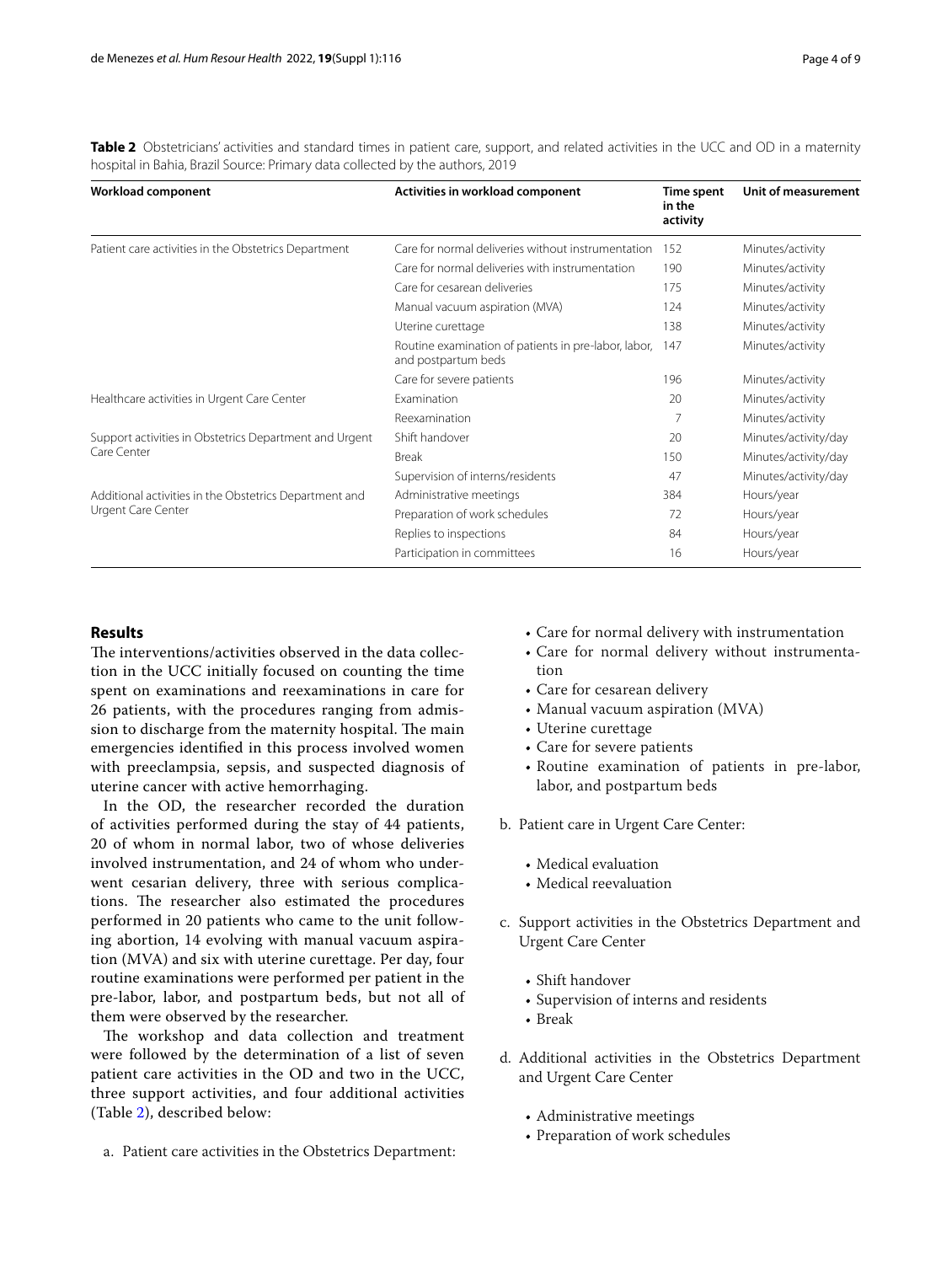| <b>Activities</b>                                                           | Number per year | <b>Activity</b><br>pattern | <b>Unit of measurement</b> | <b>Standard</b><br>Workload | <b>Calculated need</b> |
|-----------------------------------------------------------------------------|-----------------|----------------------------|----------------------------|-----------------------------|------------------------|
| Examination in Urgent Care Center                                           | 22,956          | 20                         | Minutes/activity           | 1.632                       | 14.07                  |
| Reexamination in Urgent Care Center                                         | 11,478          | 7                          | Minutes/activity           | 4,661                       | 2.46                   |
| Care for normal deliveries without instrumentation                          | 2553            | 152                        | Minutes/activity           | 215                         | 11.89                  |
| Care for normal deliveries with instrumentation                             | 6               | 190                        | Minutes/activity           | 172                         | 0.03                   |
| Care for cesarean deliveries                                                | 1620            | 264                        | Minutes/activity           | 124                         | 13.11                  |
| Manual vacuum aspiration (MVA)                                              | 287             | 124                        | Minutes/activity           | 263                         | 1.09                   |
| Uterine curettage                                                           | 503             | 138                        | Minutes/activity           | 236                         | 2.13                   |
| Care for severe patients                                                    | 1022            | 196                        | Minutes/activity           | 166                         | 6.14                   |
| Routine examination of patients in pre-labor, labor,<br>and postpartum beds | 365             | 147                        | Minutes/activity           | 222                         | 1.64                   |
| Total                                                                       |                 |                            |                            |                             | 52.56                  |
| <b>B. Need for Professionals for support Activities</b>                     |                 |                            |                            |                             |                        |
| <b>Activities</b>                                                           | Value           |                            | Unit of measurement        |                             |                        |
| Shift handover                                                              | 20              |                            | Minutes/activity/day       |                             |                        |
| <b>Break</b>                                                                | 150             | Minutes/activity/day       |                            |                             | 20.83                  |
| Supervision of interns/residents                                            | 46              | Minutes/activity/day       |                            |                             | 6.53                   |
| Total: 30.17                                                                |                 |                            |                            |                             | CAF: 1.43              |
| <b>C. Need for Professionals for Additional Activities</b>                  |                 |                            |                            |                             |                        |
| <b>Activities</b>                                                           | <b>Number</b>   | Value                      | Unit of measurement        |                             | <b>Yearly IAS</b>      |
| Administrative meetings                                                     |                 | 384                        | Hours/year                 |                             | 384                    |
| Preparation of work schedules                                               |                 | 72                         | Hours/year                 |                             | 72                     |
| Replies to inspections                                                      |                 | 84                         | Hours/year                 |                             | 84                     |
| Participation in committees                                                 |                 | 16                         | Hours/year                 |                             | 16                     |
| <b>Total: 556</b>                                                           |                 |                            |                            |                             | IAF:1.02               |

# <span id="page-4-1"></span>**Table 3** Activity patterns of on-call obstetricians Source: *WISN*/WHO, 2019

• Replies to inspections/ombudsman's reports;

• Participation in committees

All the activities included time with preparation and execution, recording on official documents and patient fles, movement between departments, and other activities directly and indirectly involved in patient care. The setup times<sup>1</sup> were, respectively, 45 min for pre-labor, labor, and postpartum beds and 67 min for operating rooms, which were added to the times involved in normal and cesarean deliveries, forming the total time in the above-mentioned activities.

After surveying the activities and the respective times spent on them, we identifed the need for an additional 16.53 and 36.03 obstetricians, respectively, for the UCC and OD. The largest numbers of obstetricians were needed in the activities "examination of patients in the UCC" (14.07), "care for cesarean delivery" (13.11), and "care for normal delivery" (11.92). Calculation of the need for healthcare personnel proceeded to the number of workers for support and additional activities, which was 76 workers, resulting from multiplication of 52.56 by the 1.43 category allowance factor, plus 1.02 obstetricians from the individual allowance factor (Table [3\)](#page-4-1).

To allow comparison of the staffing need and the existing number of OB/GYN physicians, we converted the various medical employment contracts and workloads to 12 h a week (Table [4](#page-5-0)).

Finally, the study indicated a shortage of 14 staff obstetricians at the maternity hospital, with a workload pressure of 0.81. The study also found that the insufficient number of obstetricians at the hospital was the result of precarious hiring practices and thus idle medical job

<span id="page-4-0"></span> $\frac{1}{1}$  The time spent cleaning and preparing the operating room and adequate management of intervals between one procedure and another are important factors for promoting better results in the operating room (known as setup time) [[16\]](#page-8-11).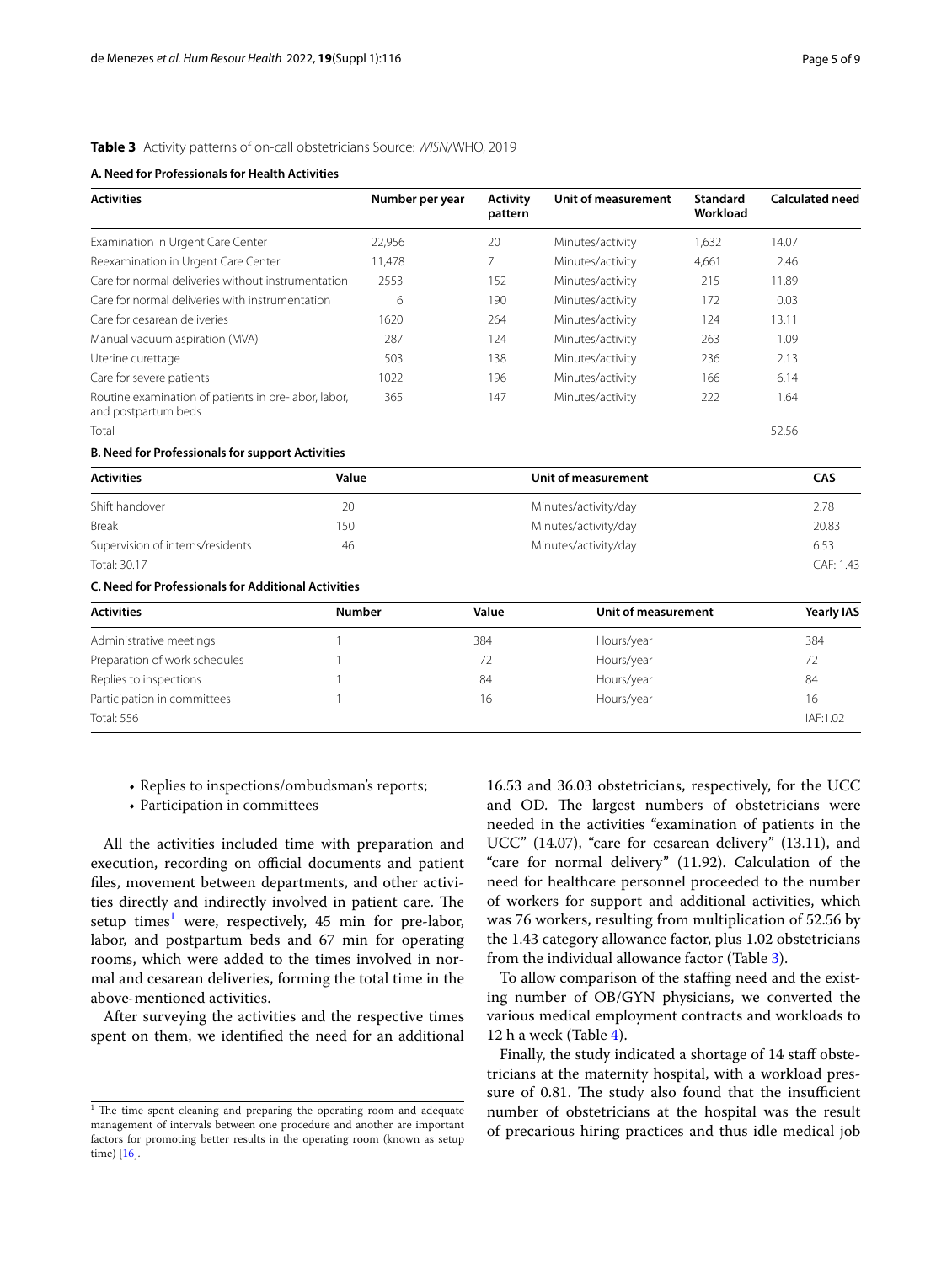| <b>Employment modality</b> | Workload  | Number of job<br>positions hired | Number of job positions<br>hired, converted to 12 h/<br>week | Number of job<br>positions executed | Number of job positions<br>executed, converted to 12 h/<br>week |
|----------------------------|-----------|----------------------------------|--------------------------------------------------------------|-------------------------------------|-----------------------------------------------------------------|
| State government           | 06 h/week |                                  |                                                              |                                     |                                                                 |
|                            | 12 h/week | 13                               | 21                                                           | 13                                  | 21                                                              |
|                            | 24 h/week | $\overline{4}$                   | $\overline{\phantom{0}}$                                     | $\equiv$                            | $\equiv$                                                        |
|                            | 36 h/week | $\qquad \qquad -$                |                                                              |                                     |                                                                 |
| CLT <sub>1</sub>           | 06 h/week | $\overline{\phantom{m}}$         |                                                              |                                     |                                                                 |
|                            | 12 h/week | $\equiv$                         | 43                                                           |                                     | 23                                                              |
|                            | 24 h/week | 20                               |                                                              | 10                                  |                                                                 |
|                            | 36 h/week | -1                               |                                                              |                                     |                                                                 |
| CLT <sub>2</sub>           | 06 h/week | 5                                |                                                              | 5                                   |                                                                 |
|                            | 12 h/week | 9                                | 17.5                                                         | 9                                   | 17.5                                                            |
|                            | 24 h/week | 3                                |                                                              | 3                                   |                                                                 |
|                            | 36 h/week | $\overline{\phantom{m}}$         |                                                              |                                     |                                                                 |
| Federal government         | 06 h/week | $\mathbf{1}$                     |                                                              |                                     |                                                                 |
|                            | 12 h/week | $\overline{\phantom{0}}$         | 0.5                                                          |                                     | 0.5                                                             |
|                            | 24 h/week |                                  |                                                              |                                     |                                                                 |
|                            | 36 h/week |                                  |                                                              |                                     |                                                                 |
| Total                      |           | 56                               | 82                                                           | 46                                  | 62                                                              |

<span id="page-5-0"></span>**Table 4** Number of medical job positions hired and executed, converted to 12 h a week Source: Primary data collected by the authors, 2019

*CLT* consolidated labor legislation

<span id="page-5-1"></span>**Table 5** Need for obstetricians and existing workload Source: *WISN*/WHO, 2019

| <b>Professional Current</b><br>category | number | Calculated<br>need | Difference in WISN ratio<br>number of<br>obstetricians |      |
|-----------------------------------------|--------|--------------------|--------------------------------------------------------|------|
| Obstetricians 62                        |        | 76                 | $-1411$                                                | 0.81 |

<span id="page-5-3"></span>**Table 7** Nursing and laboratory staffing need and workload pressure Source: Primary data collected by the authors, 2019

| Job                            | Existing staff Need Shortage Workload |     |          | pressure |
|--------------------------------|---------------------------------------|-----|----------|----------|
| <b>Nurses</b>                  | 68                                    | 110 | $-42.00$ | 062      |
| Nurse technicians              | 84                                    | 113 | $-2900$  | 0.74     |
| Pathology lab techni-<br>cians | 18                                    | 28. | $-1000$  | 0.64     |

<span id="page-5-2"></span>**Table 6** Comparison of obstetric staff with complete occupation of the job positions Source: *WISN*/WHO, 2019

| Professional<br>category | Current<br>number | Calculated<br>need | Difference in<br>number of<br>obstetricians | <b>WISN ratio</b> |
|--------------------------|-------------------|--------------------|---------------------------------------------|-------------------|
| Physicians               | 82.               | 76                 | 589                                         | 1.08              |

position, besides poorly structured work processes and staff shortages in other health professions (Table [5](#page-5-1)).

Due to the diversity of employment contracts with diferent monthly earnings, the study found that the maternity hospital had difficulty filling the job positions that offered the lowest pay. Thus, among the total of 20 positions with 24-h workweeks, 50% were idle. If these positions had been flled, there would have been 82 obstetricians with 12-h workweeks in the activities (Table [4\)](#page-5-0), and there would have been no shortage of staf obstetricians, since the *WISN* index would have been close to 1.0 (Table [6](#page-5-2)).

The study also showed changes in the service standards, since this is a teaching hospital, and during the activities, when interns and/or residents were present, it was necessary for the staff obstetricians to provide explanations on the care, answer questions, and monitor the performance of care, thus increasing the time spent in the respective work activity.

Another factor that impacted the medical staffing was the shortage of nurses and nurse technicians, with workload pressures of 0.74 and 0.62, respectively (Table [7](#page-5-3)). This meant that the OB-GYN physicians had to perform nursing activities, due to the shortage of nursing staf during their shifts.

The study also found long setup times for procedures in the operating room and pre-labor, labor and post-partum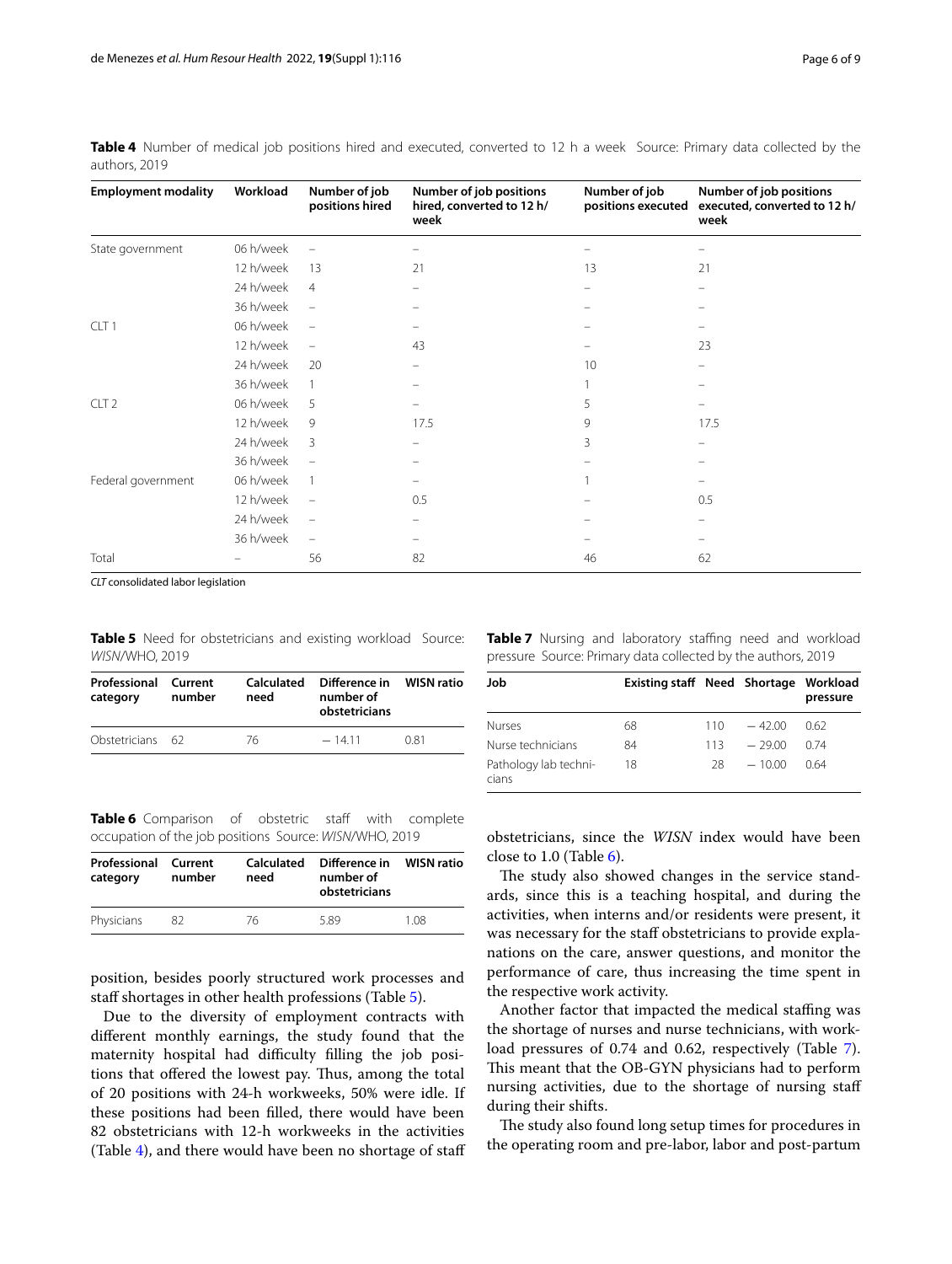beds. Based on the score used in the United States of America, which classifes the operating room set up in three categories:  $poor > 40$  min, average  $-25-40$  min and high performance<25 min, setup times in operating rooms and pre-labor rooms, work and post-partum beds in this Brazilian maternity hospital were fair to poor, or 67 and 45 min [\[17](#page-8-12)].

Importantly, setup time is part of the total length of activities in cesarean and normal deliveries. Thus, a reduction in these setup times to acceptable levels would result in a reduction in the time spent in these activities and thus in the need for medical staff to cover these activities. The following is a list of the main factors impacting this indicator and identifed during the feldwork:

- a. Lack of an established process for mobilizing the rooms' cleaning service.
- b. Delay in the turnaround of laboratory test results, due to:
	- Insufficient number of lab technicians for the collection, analysis, and processing of samples, evidenced by a workload pressure of 0.64 (Table [7\)](#page-5-3).
	- Lack of integration between the laboratory system and hospital bed management.
- c. Shortage of nurse technicians in the OD (Table [7](#page-5-3)).

## **Discussion**

This pioneering study has the potential to contribute to planning and decision-making in the administration of the Bahia State Health Department (SESAB) and the specifc maternity hospital. Knowledge on the numbers of staff obstetricians that are needed and the main factors causing the shortage may provide backing for designing improvements in the work processes and future strategies for recruiting, selecting, and retaining these healthcare workers at the hospital. This is because calculation of the HWF as a management tool orients workforce planning in the Unifed Health System (SUS) and contributes to the quality of care and sustainability of the health services system [[18,](#page-8-13) [19](#page-8-14)].

The study revealed that the obstetricians' work overload is quite low (0.81), so the workload could reach the ideal parameters (close to 1.0) if all the job positions were flled by the SESAB through a Foundation and were in use at the hospital. Half of the 20 job positions with 24-h workweeks were actually idle, since the physicians only agree to work for this company for a maximum of 12 h a week. This has resulted in the lack of utilization of half of the hired workload. If the total weekly workload were implemented, there would be no shortage of staf obstetricians.

While the multiplicity of employment modalities shows the efort by the SESAB and the maternity hospital's administration to guarantee continuity of care for women and children, since it demonstrates the attempt to hire staff to conduct the care, it also clearly illustrates how even physicians are not "immune" to increasingly precarious and deregulated labor conditions, sufering the impacts from diverse job formats and salaries, generating dissatisfaction in those who earn lower pay and contributing to the discontinuity of care, since lower pay contracts have difficulty retaining physicians at the hospital.

A study along this line showed that healthcare workers often submit their own resignations to search for betterpaid jobs, considering the growth in Brazil's health sector jobs in recent years [[2\]](#page-8-15).

However, it would be very reductionist to attribute the difficulty in retaining physicians exclusively to unequal pay, since the scientifc literature reports that the main factor leading professionals to leave an organization is their level of job dissatisfaction, which can be caused by any one of the many aspects comprising the work [\[20](#page-8-16)].

According to the study's results, the staff shortage at the maternity hospital is not limited to physicians, but also includes nursing and laboratory staf, who showed a higher work overload compared to the obstetricians. This reflects the increasingly precarious work conditions, the result of restructuring of production that afects all workers, the correlation of forces between the health professions, and physicians' higher social and political status, leading to the administration's greater effort at covering the shortage of medical staf compared to the other professions [\[21](#page-8-17)[–26\]](#page-8-18).

Medical stafng needs are always met more quickly when compared to the other health professions, which can also be explained by the predominantly physiciancentered model of care in hospital structures. In the private medical care model, the physician is the main agent of healthcare acts, while the other professions are left with supporting roles  $[27]$  $[27]$ . The arrangement in the models of care associated with the physician's social and political visibility, resulting from the technical and social division of labor, contribute to greater attention to flling physician shortages compared to other professions in the multidisciplinary team. Knowing that public funds are fnite and that the hegemonic profession's earnings are higher than those of the other health professions, one can infer that the situation contributes to aggravating the shortage of nonmedical healthcare workers.

As a consequence of shortages in the multidisciplinary staf, when work activities normally performed by nonmedical personnel are not covered by them,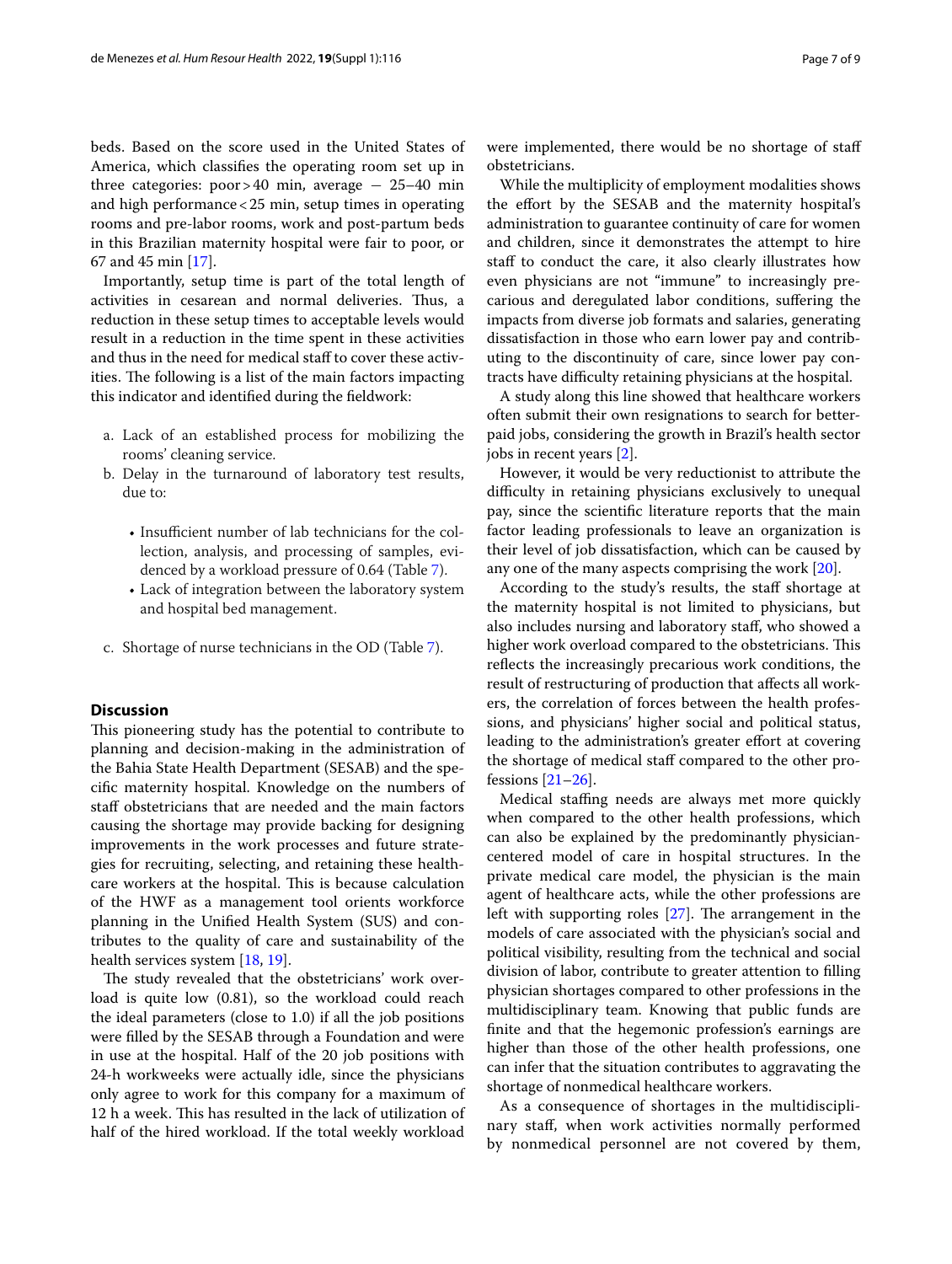it impacts the performance of medical work. The low number of obstetric nurses meant that physicians were performing more than 93% of the normal deliveries. Contradictorily, a study in a large public maternity hospital in Rio de Janeiro showed that 44.6% of the normal deliveries were performed by obstetric nurses [\[28](#page-8-20)].

The shortage of nurse technicians also contributed to both the delay in the replenishment of testing materials and equipment and a work backlog for the nursing staf, culminating in the routine performance of some elementary activities by medical interns and residents, such as accompanying patients from bedside to the operating rooms and fetching materials and medicines for the OD.

The shortage of lab technicians led to delaying the delivery of preoperative exams to hospitalized patients already in the operating room, as required by the safety protocol, delaying the initiation of surgery and, ultimately, increasing the setup time [\[29\]](#page-8-21).

During the observation period, physicians reported dissatisfaction with the performance of tasks that should be performed by other professional categories. As a result, the increase in the number of medical jobs without alignment with the deployment and planning of the entire multi-professional team would not increase the production and quality expected in the hospital studied [\[30](#page-8-22)].

One can thus infer that solving the physician shortage involves, among other factors, solving the shortages of nurse technicians, lab technicians, and obstetric nurses, since patient care results from interaction between the various professions, based on their complementary knowledge and practices to deal with the complexity of health needs in individuals and populations  $[26]$  $[26]$ . Thus, the lack of staf will impact both the quality and the capacity to provide the care.

The low work overload for physicians, identified in the study, could have been even more favorable, based on eforts to improve the work processes that directly impact setup time. A study on this issue showed that the time expended in cleaning and preparing operating rooms is one of the variables determining gain or loss of operating theaters' operational capacity. Improvements in this area could thus produce gains not only for the performance of cesareans, MVAs and uterine curettages, but also elective and urgent gynecological surgeries [[31](#page-8-23)].

The study's limitations include the reduced field observation time and the fact that the observations were done from Monday to Saturday in the daytime shifts, which may have infuenced the recorded times. Even if one agrees by technical consensus on the parameters of the unobserved activities, there is no way to guarantee that the times would be the same if identifed by observation. The multiplicity of unintegrated systems in the performance of some of the calculations for the indicators in Excel tables also represents a limitation, since it not only increases the work but also makes the data susceptible to errors.

# **Conclusion**

The study analyzed the activities of obstetricians and gynecologists and their allocation in relation to the complexity of procedures in one maternity hospital. The results achieved were then used to test the methodology for workload indicators for staffing needs. The use of the WISN method showed a lack of HWF, not only for physicians (0.81 workload) but also for nurses, nurse technicians and laboratory workers with workload pressure, respectively, 0.62, 0.74 e 0.64.

It is important to recognize the invisibility of many health professionals in the context of healthcare practices, where the focus is mostly to replace medical staf, to the disadvantage of other health professions.

The research sought to contribute to the reduction of the gap in models and methodologies for the stafng of gynecologists and obstetricians in Bahia Maternity Hospitals, without covering the whole subject, but to demonstrate that the fndings of the workload analysis and its validation could be useful in promoting and directing the design and implementation of interventions to improve the quality of the workload.

Although we would recommend that the study should be extended to the same maternity hospital for a longer period of observation, including other occupational health categories, and also to other maternity hospitals with similar profles, to enhance the management of the health workforce.

#### **Abbreviations**

CAF: Category allowance factor; CAS: Category allowance standard; HWF: Health workforce; IAF: Individual allowance factor; IAS: Individual allowance standard; MCH: Maternal and child health; MVA: Manual vacuum aspiration; OB/GYN: Obstetrician/gynecologist; OD: Obstetrics department; SESAB (in Portuguese): Bahia State Health Department; SUS (in Portuguese): Unifed health system; UCC: Urgent care center; USF (in Portuguese): Family Health Unit; WHO: World Health Organization; WISN: Workload indicators of staffing need.

#### **Acknowledgements**

We thank those who participated in our study.

#### **About this supplement**

This article has been published as part of Human Resources for Health Volume 19, Supplement 1 2021: Countries' experiences on implementing WISN methodology for health workforce planning and estimation. The full contents of the supplement are available at [https://human-resourceshealth.biomedcentral.](https://human-resourceshealth.biomedcentral.com/articles/supplements/volume-19-supplement-1) [com/articles/supplements/volume-19-supplement-1](https://human-resourceshealth.biomedcentral.com/articles/supplements/volume-19-supplement-1).

#### **Authors' contributions**

AAM carried out the observational study, tabulated and analyzed the data and acted as the main author. CLMS served as a joint research supervisor and contributed as a writer and editor. MRDP co-supervised the study, contributing